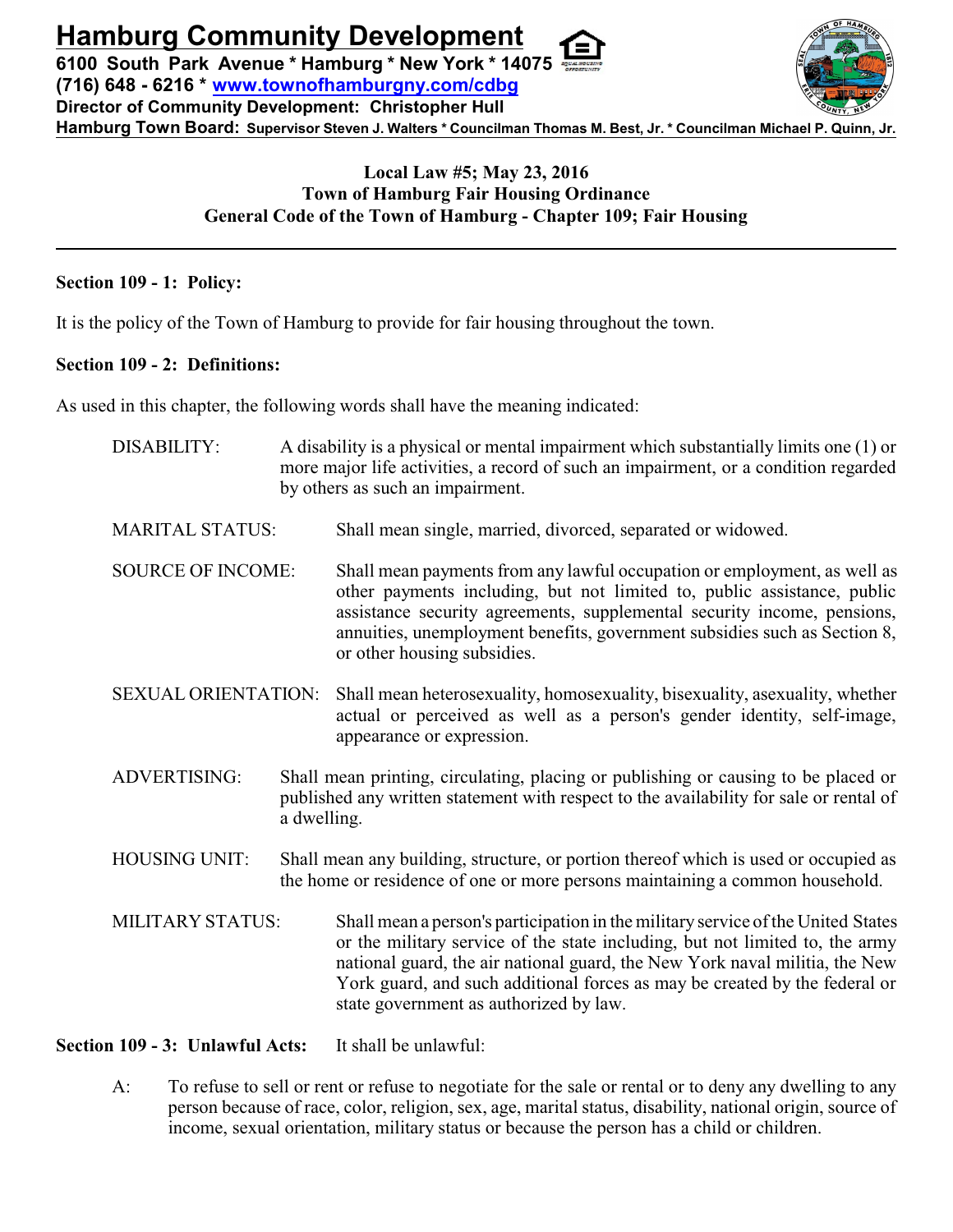- B: To discriminate against any person in the terms, conditions or provision of services or facilities in connection with the sale or rental of a dwelling because of race, color, religion, sex, age, marital status, disability, national origin, source of income, sexual orientation, military status or because the person has a child or children.
- C: To induce or attempt to induce any person to sell or rent any dwelling by representations regarding the entry into the neighborhood of a person or persons of a particular race, color, religion, sex, age, marital status, disability, national origin, source of income, sexual orientation, military status or because the person has a child or children.
- D: For a person offering residential property for sale or rent or anyone acting on behalf of such a person to print or circulate or cause to be printed or circulated any statement, advertisement or publication or to use any form of application for the sale or rental of a dwelling or to make any record or inquiry in connection with the sale or rental of a dwelling which expresses, directly or indirectly any limitation, specification or discrimination as to race, color, religion, sex, age, marital status, disability, national origin, source of income, sexual orientation, military status or because the person has a child or children.

For purposes of this chapter, discrimination shall include (I) a refusal to permit, at the expense of a disabled person, reasonable modifications of existing premises occupied or to be occupied by such a person if such modifications may be necessaryto afford such person full enjoyment of the premises (except that, in the case of rental, the landlord may where it reasonable to do so, condition permission for a modification on the renter agreeing to restore the interior of the premises to the condition that existed before the modification, reasonable wear and tear excepted), and (ii) a refusal to make reasonable accommodations in the rules, policies, practices or services when such accommodation may be necessary to afford such person equal opportunity to use and enjoy a dwelling.

## **Section 109 - 4: Applicability:**

This chapter shall apply to all residential structures located within the Town as well as land zoned for residential uses.

### **Section 109 - 5: Exemptions:**

- A) The prohibitions of this chapter shall not apply to a religious institution or organization limiting the sale, rental or occupancy of dwellings which it owns or operates to persons of the same religion or giving preference to such persons, unless membership in such religion is restricted on account of race, color, religion, sex, age, marital status, disability, national origin, source of income, sexual orientation, military status or because the person has a child or children.
- B) The prohibitions of this chapter against discrimination because of sex shall not apply to a residential building owned by a public body or private institution or organization and maintained, in whole or part, for the exclusive use of one (1) sex.
- C) The prohibitions of this chapter shall not apply to:
	- 1) The rental of a housing accommodation in a building which contains housing accommodations for not more than two families living independently of each other, if the owner or members of his immediate family reside in one of such housing accommodations and the rental has occurred without advertising;
	- 2) To the restriction of all rooms in a housing accommodation to individuals of the same sex;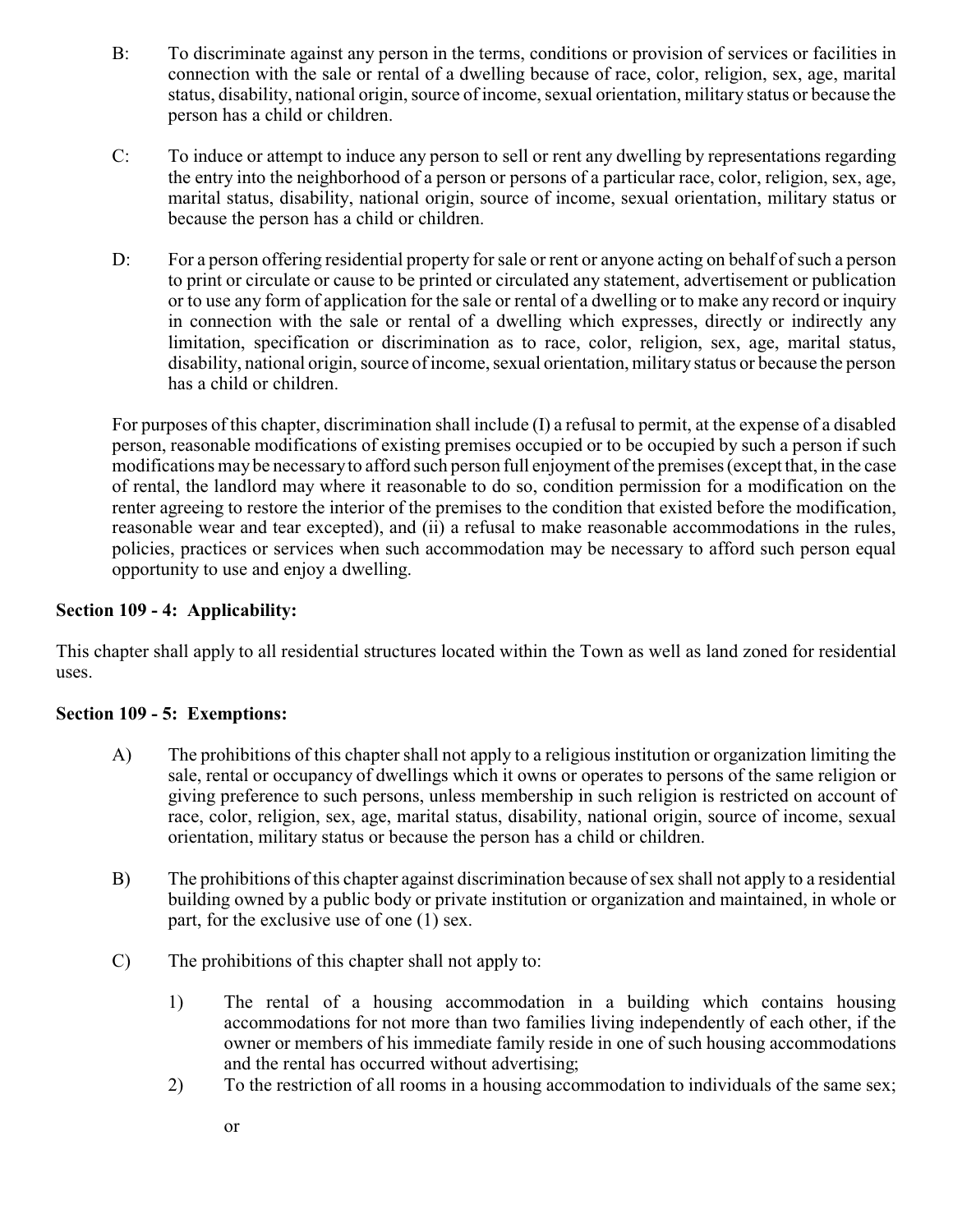- 3) To the rental of rooms in a housing accommodation if such rental is by the occupant of the housing accommodation or the owner of the housing accommodation and he or members of his family reside in such housing accommodation.
- 4) Solely with respect to age to the restriction of the sale, rental or lease of housing accommodations exclusively to persons fifty-five (55) years of age or older.

### **Section 109 - 6: Enforcement:**

- A) Filing of complaints:
	- 1) The Town shall receive and investigate complaints under this chapter. The Supervisor shall designate the Director of Community Development of the Town to perform the function contained in this section and may also designate a not-for-profit fair housing organization to either assist the Director of Community Development in conducting investigations or to complete said function and investigations.
	- 2) Any person or organization, whether or not an aggrieved party, may file with the Supervisor's designee a complaint of a violation of this chapter.
	- 3) The Supervisor's designee may investigate individual instances and patterns of conduct prohibited by this chapter, even without a complaint from another person or organization, and may initiate complaints in connection therewith.
- B) Investigation: The Supervisor's designee shall notify the accused party, in writing, within thirty (30) days of the filing of any complaint. The designee shall make a prompt investigation in connection with the complaint and within one hundred (100) days after the complaint is filed, determine whether the Town has jurisdiction and, if so, whether there is probable cause to believe that the person named in the complaint (hereinafter referred to as the respondent), has engaged or is engaging in an unlawful discriminatory practice. If, during or after the investigation, the designee believes that appropriate action to preserve the status quo or to prevent irreparable harm is advisable, the designee shall advise the Town Attorney, in writing, to bring immediately in the name of the Town, any action necessary to preserve such status quo or to prevent such harm, including the seeking of temporary restraining orders and preliminary injunctions.
- C) Action: If, at the conclusion of the investigation, the Supervisor's designee shall determine that there is probable cause to credit the allegation of the complaint, the designee shall certify the matter to the Town Attorney, who shall institute proceedings in the name of the Town. In the event of a conflict of interest between Town personnel and the respondent(s), the Supervisor's designee may refer the matter to outside counsel providing notice to interested parties within 30 days of the date upon which the conflict was determined.
- D) Conciliation: If, in the judgment of the Supervisor's designee, a conciliation agreement would satisfactorily resolve the complaint, he/she shall seek to facilitate such an agreement which may include provisions requiring the respondent to refrain from unlawful discriminatorypractices and paysuch compensation and/or perform affirmative relief as is agreed upon by the parties. Conciliation agreements shall not be subject to confidentiality.

#### **Section 109 - 7: Penalties for offenses:**

A) Any person found to have violated any provision of this chapter shall be subject to the following: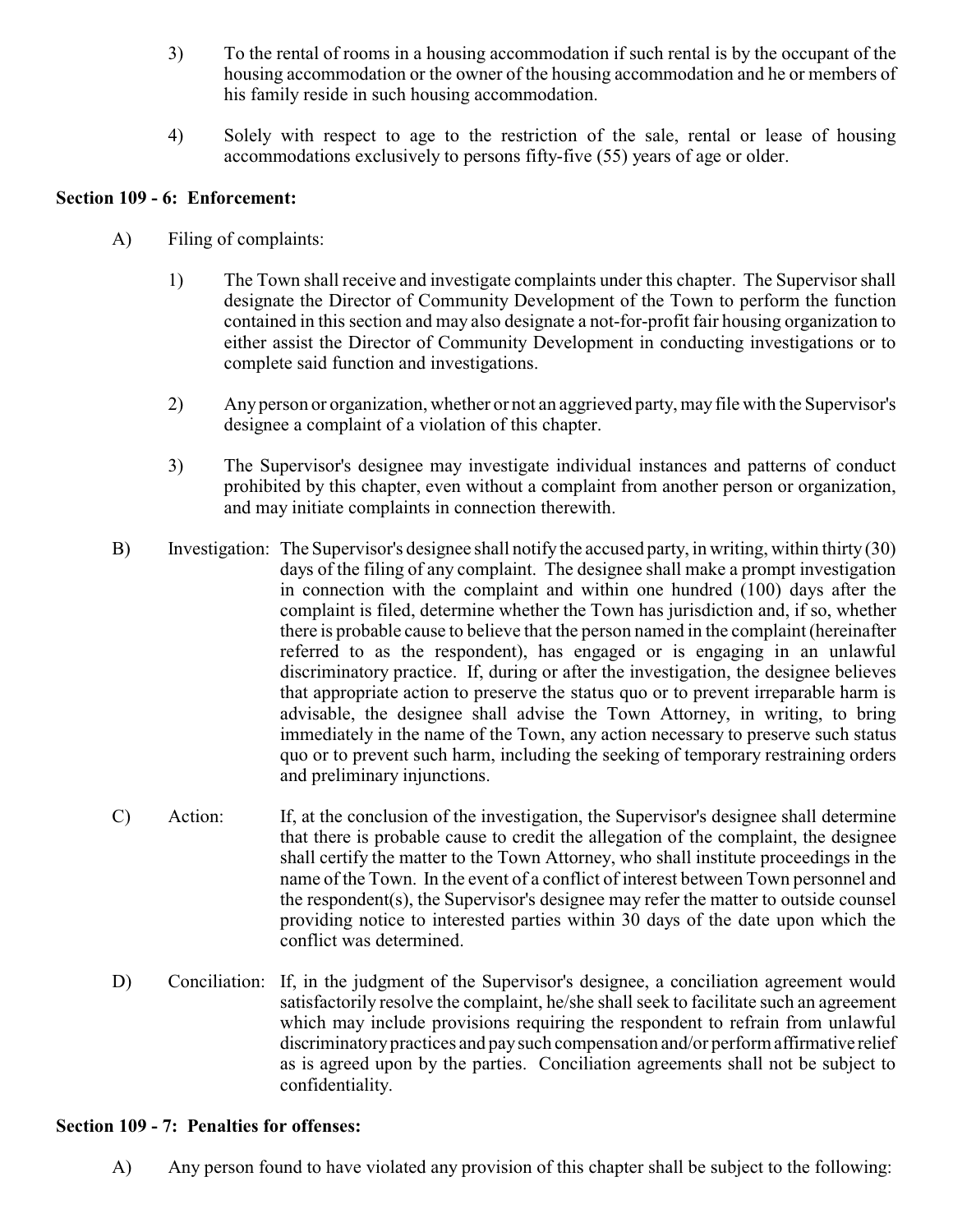- 1) A fine of not more than five-thousand dollars (\$5,000) for the first violation and not more than ten thousand dollars (\$10,000) for a respondent adjudged to have committed any prior discriminatory housing practice. The Town may choose to designate a portion of any recovery to further the purposes of this chapter.
- 2) Revocation or suspension of any license or permit necessaryfor the operation of the dwelling unit in question.
- 3) Costs, expenses and disbursements incurred by the Town, necessary to obtain complete compliance by the respondent with the chapter; and/or restraining orders and temporary or permanent injunctions necessary to obtain complete compliance with this chapter.
- 4) Each day a violation continues shall constitute a separate violation of this chapter.
- 5) The Town Attorney may institute criminal action to punish a violation of this chapter by imprisonment for a term not exceeding thirty (30) days if the above proceeding does not result in compliance with this chapter.
- 6) The Town may choose to designate a portion of the penalties recovered to the further the purposes of this chapter, including: further public information; the engagement of a fair housing agency or agencies to further promote fair housing activities within the Town; the participation by the Town in/with any other organization whose principal goal is to provide fair housing and/or housing counseling activities; the offset of any fees and/or expenses originated with the pursuit of this chapter.

# **Section 109 - 8: Court action:**

Any person claiming to be aggrieved by an unlawful discriminatory practice as defined by Section 109-A-3 of this chapter, shall have a cause of action in any court of competent jurisdiction within one (1) year from the date of the occurrence for damages and such other remedies as may be appropriate. The Court may:

- A) Award actual damages, including by not limited to mental anguish, embarrassment and humiliation;
- B) Award punitive damages;
- C) Award reasonable attorney's fees in the case of a prevailing plaintiff;; and/or
- D) Grant as relief it deems appropriate any permanent or temporary injunction, temporary restraining order or other order. No bond shall be required prior to the issuance of injunctive relief.

# **Section 109 - 9: Other remedies:**

Nothing in this chapter shall be construed to limit the rights of the complainant to pursue, at any time prior to or after the filing of a complaint, any other remedies which the complainant may have under the law of any state, the United States or any jurisdiction. Pursuit of one (1) or more remedies available under this chapter shall not preclude the pursuit of any other remedy available under this chapter.

# **Section 109 - 10: Education and promotion of fair housing goals:**

Immediately after the enactment of this chapter, the Town shall commence educational activities which will explain the law and help to promote the Town's fair housing goals. Such activities shall continue while this chapter remains in force.